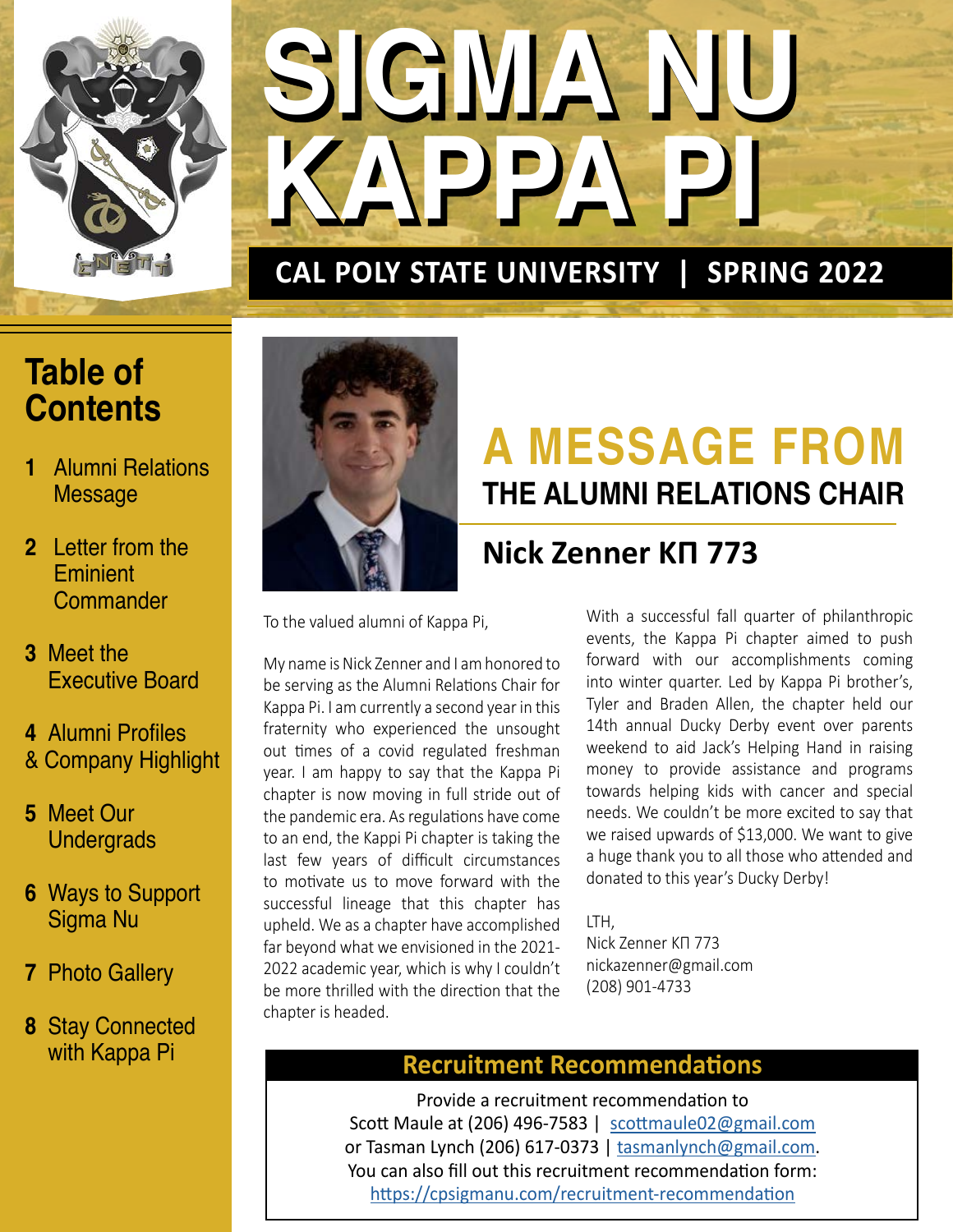

# A LETTER FROM OUR

# **EMINENT COMMANDER**

## **JOE CASEBOLT KΠ 735**

Hello, my name is Joe Casebolt, and I am the new Eminent Commander for our Kappa Pi Chapter. Let me first start out with a thank you to all of you, the alumni who have built this chapter to what it is today and made our enduring success possible. I'm excited to tell you all about our current happenings, but first allow me to tell you a little bit about myself. Like our former EC, Frankie, I am a third year business administration major, concentrating in finance. I found Sigma Nu through living down the hall from what would become another member of my Gamma Psi pledge class who had known a couple of the brothers from his hometown. He brought me out to rush with him to introduce myself to some of the actives and get a foot in the door. I then became our Pledge Class President and also took on the role of Risk Reduction during my second year. I was lucky enough to have the chance to go abroad this past fall with four other brothers in Madrid, so our now-Lieutenant Commander, Gavin Donovan, took over for Risk during my time away from the chapter. I came back, attended College of Chapters in Roanoke, Virginia, and started my term seamlessly from the excellent resources that former ECs have left for me.

That brings us up to date with me, but what about this chapter? We have initiated the Delta Gamma Pledge Class from the Fall, and the Delta Deltas are well on their way. Our proud chapter has been extremely popular at rush, so we stand strong with a current membership of 107 brothers along with a Candidate class of 11. Our annual Ducky Derby philanthropy raised over \$15,000 over President's Day Weekend, remaining one of the most successful philanthropies of all campus organizations.

As we continually go in and out of Covid regulations, chapter morale remains one of the executive board's top priorities, fostering the maximum level of engagement and fulfillment that we can muster for ourselves and our brothers. As Nick will point out in this newsletter, we look forward to hosting an alumni golf tournament here in SLO. We are also looking forward to our White Rose Las Vegas Formal, which is in the excellent hands of the aforementioned previous EC, Frankie Gallagher. This is an event that the chapter has not been able to put on since before I was a first-year due to the pandemic, but it looks extremely promising, and the brothers are anticipating it with a lot of excitement.

Moving forward, there is no shortage of exciting events and growth opportunities for our Kappa Pi chapter. We will continue to prioritize personal development in all walks of life for our active brothers as well as maintain lasting connections with all of you, our valuable alumni that have set the high standards that we strive to continually reach in this chapter.

Thank you, Joe Casebolt KΠ 735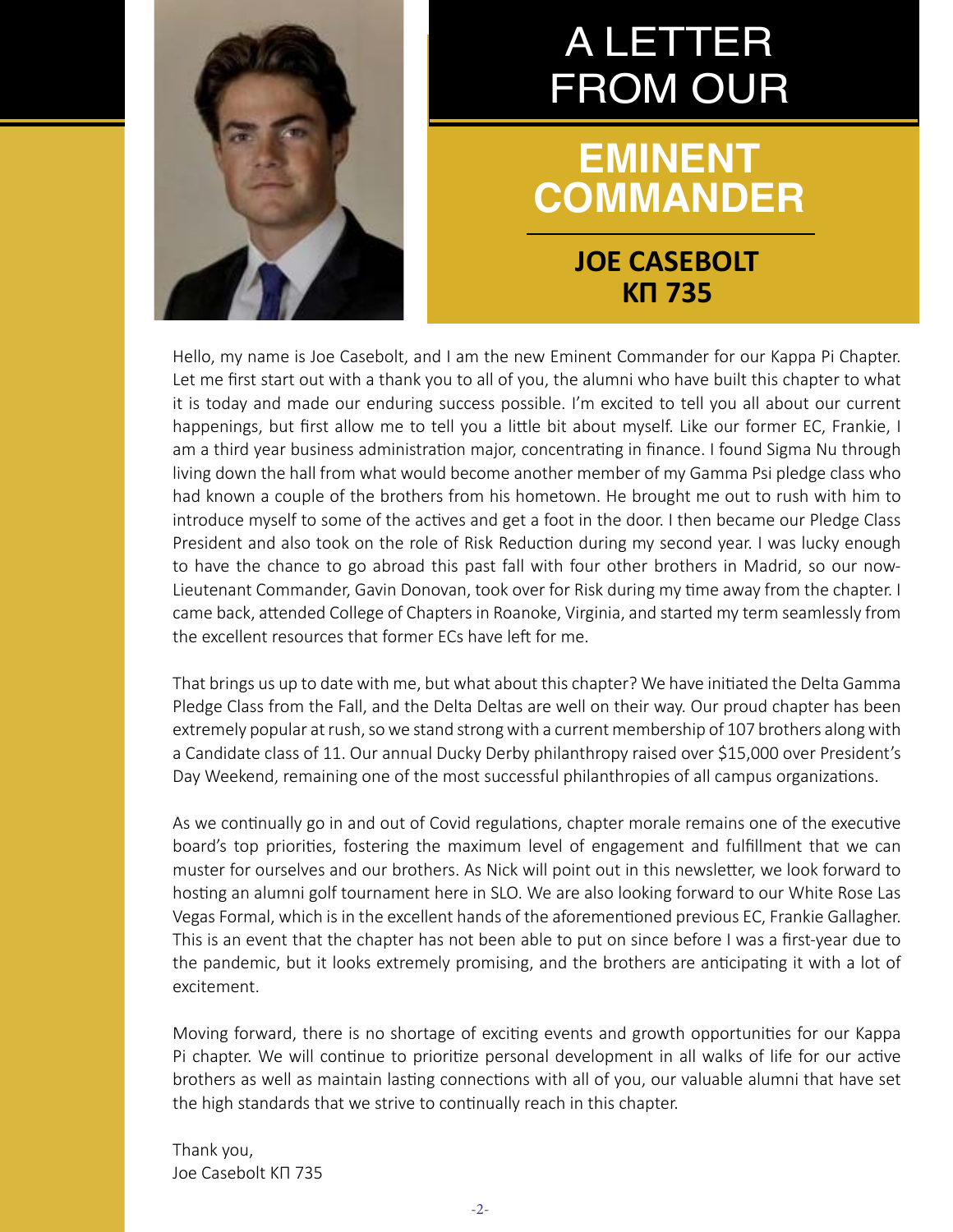# **KAPPA PI SEXECUTIVE BOARD**



#### **Lieutenant Commander- KΠ 755 Gavin Donovan 3rd Year**

Gavin Donovan is the Lt. Commander for the Kappa Pi chapter. He is a third year Forestry and Natural Resources, interested in fire and forest ecology. He chose to run for Lt. Commander because of the opportunities to create long lasting change in the Kappa Pi chapter as well as the Cal Poly community.

He takes great pride in representing the Kappa Pi chapter at a higher level, and looks forward to seeing the progress our chapter has made in the coming years.



#### **Treasurer - KΠ 787 Ethan Alberti 2nd Year**

Ethan Alberti is a second year architecture major from Brentwood, California. Ethan chose to run for treasurer due to his passion in finance and aspirations of running his own architectural firm in the future. He is grateful for the experiences Sigma Nu's Kappa Pi chapter has granted him with, and strives to make a positive impact on his brothers' futures.



#### **Recorder, KΠ 772 Josh Moorehouse 2nd Year**

Joshua Moorhouse is a second year Business Administration major and Recorder for the chapter. Josh loves being a brother in Sigma Nu because of how unique each brother is and how they are all able to come together as a brotherhood. He is

looking forward to the many memories he will create in the coming years with the fraternity.



#### **LEAD Chair - KΠ 797 Nick Holmes 3rd Year**

Nick Holmes is Kappa Pi's LEAD Chair. Nick is a junior transfer student studying Financial Management with bright career endeavors. Newly a brother of Sigma Nu, he feels immensely passionate to take part in the operations of the Kappa Pi chapter and provide the brothers with the resources to professionally better them.



### **Risk Reduction Chair- KΠ 752 David Greco 3rd Year**

David is a junior and studies Business Administration with a concentration in finance. David chose to run for this position because he knows the importance a Risk manager has with upholding both the Fraternity and schools reputation. This in addition

to maintaining an environment that guests can have fun and stay safe in. The chapter has helped him through many roadblocks throughout college and he's looking forward to continuing to give back by his contribution towards this position.



## **Housing Chair, KΠ 781 Jared Weintraub 2nd Year**

Kappa Pi's current Housing chair is Jared Weintraub, a second year business administration student pursuing a concentration in marketing management. Jared enjoys his role as housing manager because of the valuable life skills learned through this position and

that it allows him to be involved in executive chapter decisions. On a broader scale, Jared chose Sigma Nu because of their strong network of professionalism and the lifelong friendships gained through brotherhood.



## **Nick Ambrose 2nd Year** Nick Ambrose is a second year Computer Science

**Philanthropy Chair, KΠ 776**

major at Cal Poly who loves spending time in the gym, on the golf course, or exploring the outdoors. He prides himself on academic excellence, maintaining a 3.85 GPA and has loved serving as the philanthropy chair for Sigma Nu.



## **Chaplain- KΠ 783 Lukas Varney 2nd Year**

Lukas Varney is a second year Construction Management major from Seattle, Washington. Lukas chose to run for this role to help create stronger relationships between the Brothers and help them grow and reach their maximum potential. He chose

to be a part of Sigma Nu because of how welcoming everyone is and the contestant support from his brothers and the authenticity of this chapter.



## **Social Chair, KΠ 767 Luke Trill 2nd Year**

Luke Trill is Kappa Pi's newest Social Chair. Luke is a sophomore Business Administration major, concentrating in real estate finance and pursuing a Construction Management minor. As a past president of his Candidate class, Luke takes pride in continuing

his involvement at a leadership position in the chapter. Working closely with David Greco, Kappa Pi's current Risk Chair, the pair have organized and executed many exchanges with Sigma Nu's favorite sororities on campus as well as other themed social events throughout the school year.



## **Diversity Chair, KΠ 784 Jake Pina 2nd Year**

Jake Pina is a second year Agribusiness major at Cal Poly from Sacramento California. Jake enjoys his role as Diversity Chair and is excited to be added to the Executive Board this year. He strives to create an inclusive environment for all brothers and

neighboring communities. He enjoys spending time outside and on the golf course and joined Sigma Nu to be apart of a brotherhood where he has found lifelong friendships and strives to always be better.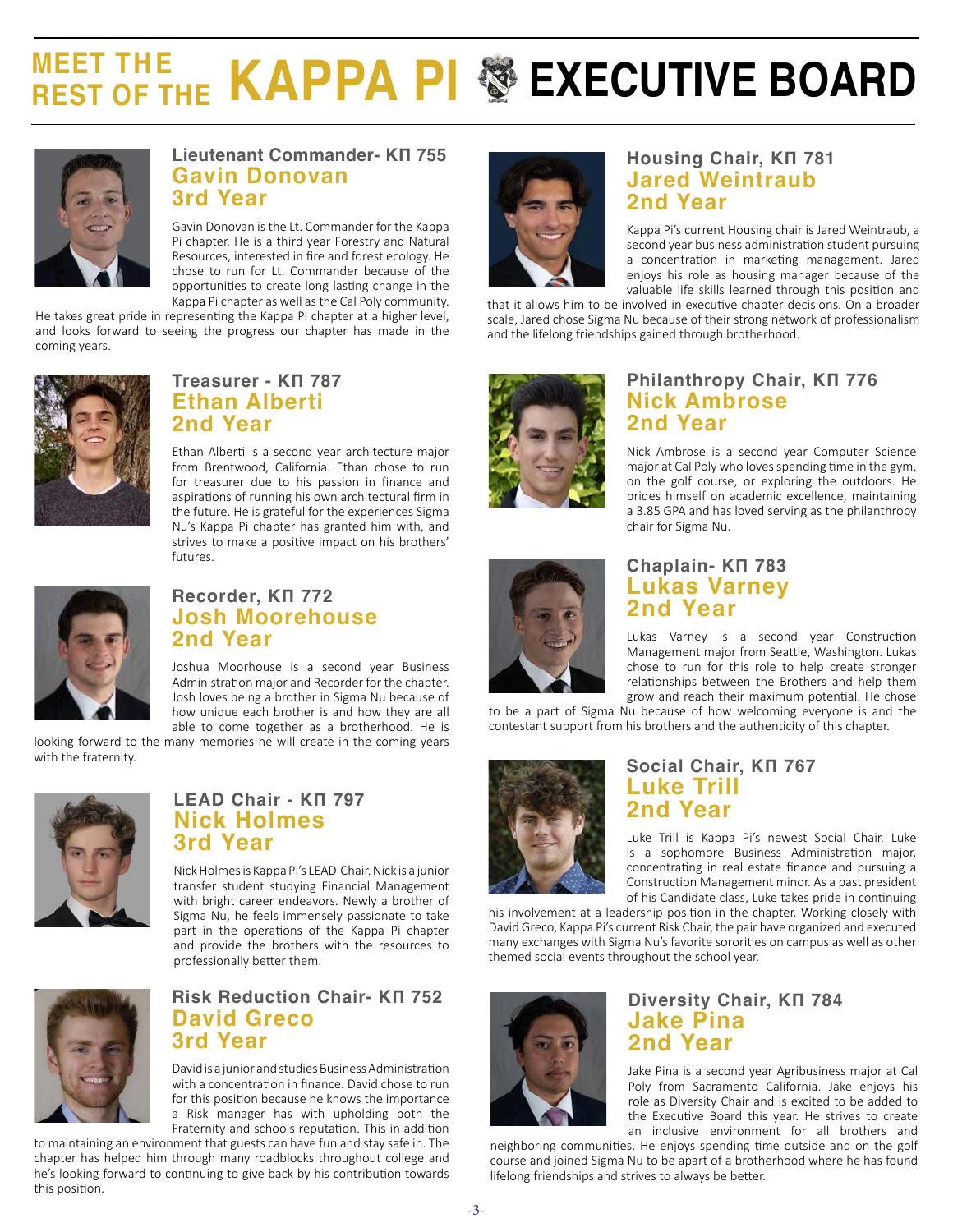# **ALUMNI PROFILES**



## **Jason Lithopoulos '02**

**Initiation Year:** 2002 **Graduation Year:** 2008 **Pledge Class:** Beta Kappa **Badge No:** 315 **Major:** Civil Engineering **Resides:** La Mesa, CA **Job:** Senior Project Manager at BNBuilders



**Alex Chaple**

Jason is a born and bred San Diegan. After a short stint in San Luis Obispo (2001 - 2008), Jason moved back to San Diego and used his degree in Civil Engineering to pursue a career in the construction industry. Kicking off his career, Jason gained experience in Design-Build, Design-Bid-Build, and CM at Risk contract delivery methods and project types including hangars, battle courses, and classified military installations. Bouncing around at different companies allowed Jason to widen his breadth of knowledge and expertise to include OSHPD critical care facilities, eventually landing firmly in the booming life sciences and biotech industry in San Diego.

Jason currently lives in La Mesa, CA with his wife Jane, daughter Nevia, son Milo, and two golden retrievers (Wilson and Banjo). In his spare time Jason enjoys investing in real estate, playing soccer, hiking, golfing, snowboarding, paddleboarding, mountain biking, traveling, among many many other activities.

After seeing a need to reestablish a bond between the alumni and undergraduates of our chapter, Jason began to get involved with the inner workings of the Kappa Pi Alumni Board. In 2015 Jason was elected to serve as Alumni Commander at our 30th Anniversary Celebration. Since 2015 the Alumni Board has developed new protocols and practices to not only make the Alumni Chapter run more efficiently, but also help to rekindle a bond that many of our alumni may have lost with the chapter. Now at the end of his term as Alumni Commander, Jason is looking for someone to pass the torch onto.

We couldn't be more thankful for all the work Jason has put in. He is a true Gentleman of Sigma Nu and has set an phenomenal precedent of hardwork and dedication to this chapter.

**Initiation Year:** 2018 **Graduation Year:** 2021 **Pledge Class:** Gamma Tau **Badge No:** ΚΠ678 **Major:** Business Administration (Accounting and Information Systems) **Resides:** San Francisco, CA **Job:** Enterprise Risk Consultant at EY

Alex Chaple ΚΠ 678 graduated in March 2021. He currently lives in San Francisco, CA with one of his Gamma Tau pledge brothers and works in consulting.

When talking to Alex he said *"A word of advice that I would offer to current undergrads would be to appreciate what you have around you. Soak in the time you have, the people you love, and the place you are at right now, because it all passes quickly."*

# **FEATURED EMPLOYER** *Two of our Alumni, Jason Lithopoulos and Lee Stuchell have*

BNBuilders specializes in highly technical projects for a wide range of clients including technology, research, education, civic, and healthcare. We use an integrated approach to delivering our projects that relies heavily on innovation, coordination and communication.

BNBuilders, a 100% Employee Owned Company, was established in the year 2000 by construction veteran, Brad Bastian. Our mission established from the onset has not changed – deliver on our promise to be a great builder. BNBuilders hires the very best in the construction industry and creates an environment that encourages innovation, responsibility, and client satisfaction.

*established successful careers with our featured comapny,* 

## *BNBuilders*

- Office locations include Seattle, the Bay Area, Los Angeles/Orange County and San Diego
- Over \$1.1B Annual Revenue
- 1,000+ Employees
- Individual project ranging between \$500,000 to over \$300 million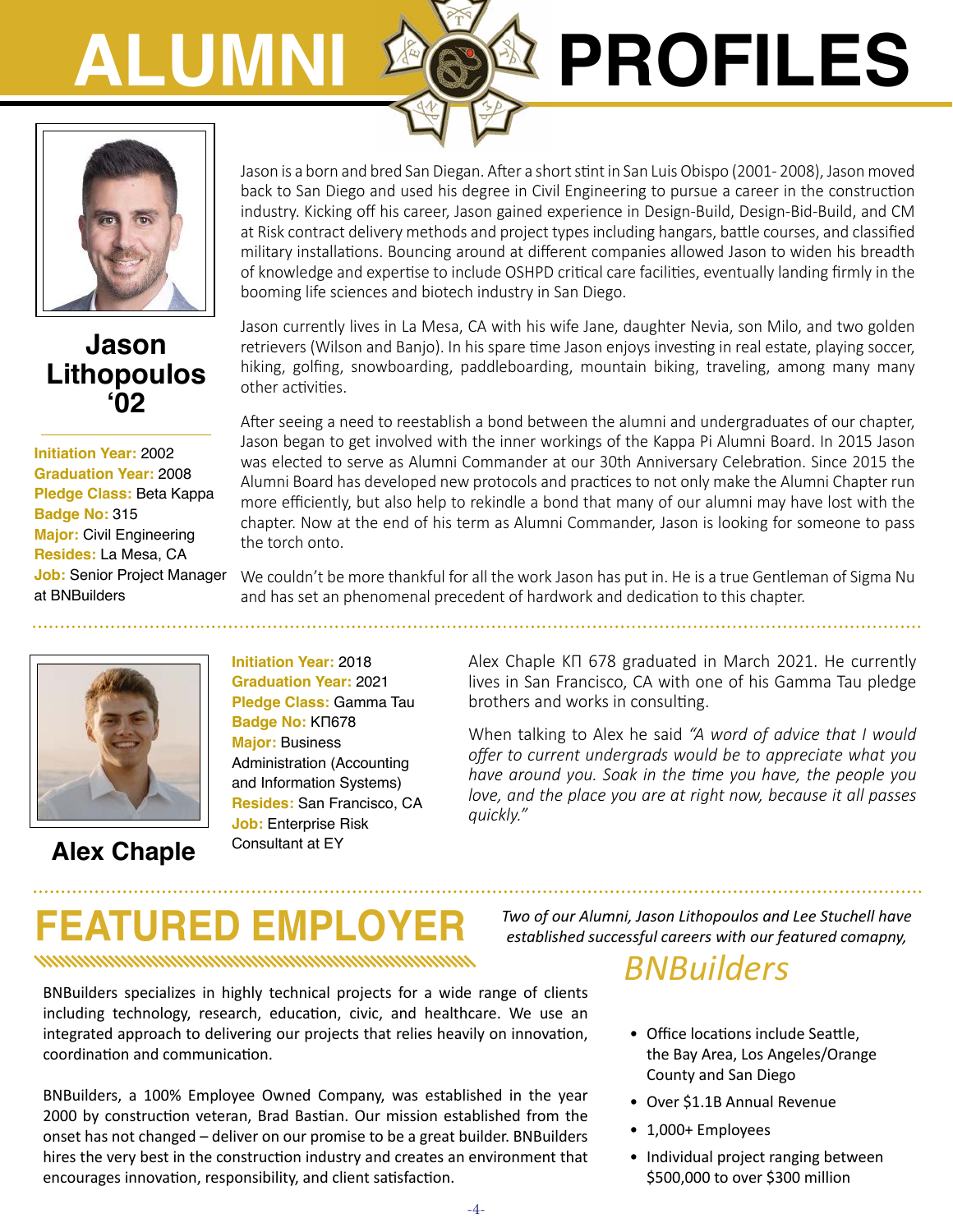# **UNDERGRADS Meet our**





**Matthew McCool**



**Jake Peter** Matthew McCool (kappa pi 713) is a fourth year Biomedical Engineering major from Kirkland, Washington that will be graduating this June. On campus he is currently involved in a research study in the Human Motion Biomechanics Laboratory, looking into the squatting behavior of athletes with ACL reconstruction surgery. This year he served as the parents' weekend chair and LEAD chair for the recent class of fall initiates. Matthew also served as the fall recruitment chair during his second year. "Words cannot describe how appreciative I am for my time in Sigma Nu. As college begins to wind down I can't help but to recognize the unbreakable bonds I've formed, the unforgettable experiences I've had, and the influence that this fraternity had preparing me to embark on my future. San Luis Obispo is truly a special place and I am going to miss it a lot, but I am going to miss the relationships I made with my fellow brothers a lot more." He is excited to be graduating this spring and looks forward to beginning the first stages of his professional career. If accepted, Matthew has plans to partake in the Cal Poly Summer Accelerator Program, a program designed by the Cal Poly Center for Innovation and Entrepreneurship to help students launch a scalable business. If not, he will be pursuing a job as an engineer at a biotech company, preferably in San Diego or Seattle.

Jake Peter is Kappa Pi 800 and a current first year at Cal Poly. Jake is studying forestry and fire science with hopes of becoming a firefighter later in life. Jake has only been a member of the chapter for a short time now but is grateful for all the life long friends he has made. Jake will be joining the IFC beach volleyball and soccer team with aspirations to hold a position in the Kappa Pi chapter in the future. Jake would like to thank Sigma Nu for helping him grow as a student, friend, and gentleman over the short time he has been a member. Overall, Jake is very honored to be part of the Sigma Nu Kappa Pi chapter and is very thankful for all the friendships he has made within the chapter.



**Jake Ventimiglia** Jake Ventimiglia, Kappa Pi 771, is a second year Business Major. He has hopes of becoming a sports agent later in his life. In his free time jake enjoys playing IFC softball and IFC Football and hopes on becoming more involved in the chapter in the coming years. He served as the Fall 2021 Rush Chair during this academic year. This upcoming fall quarter Jake plans on studying abroad with fellow brothers and plans on coming back to the chapter with newly gained ideas and experiences. Jake is thankful for the relationships and friendships he has made so far and hopes to continue to expand his relations and connections within the chapter in the following quarters.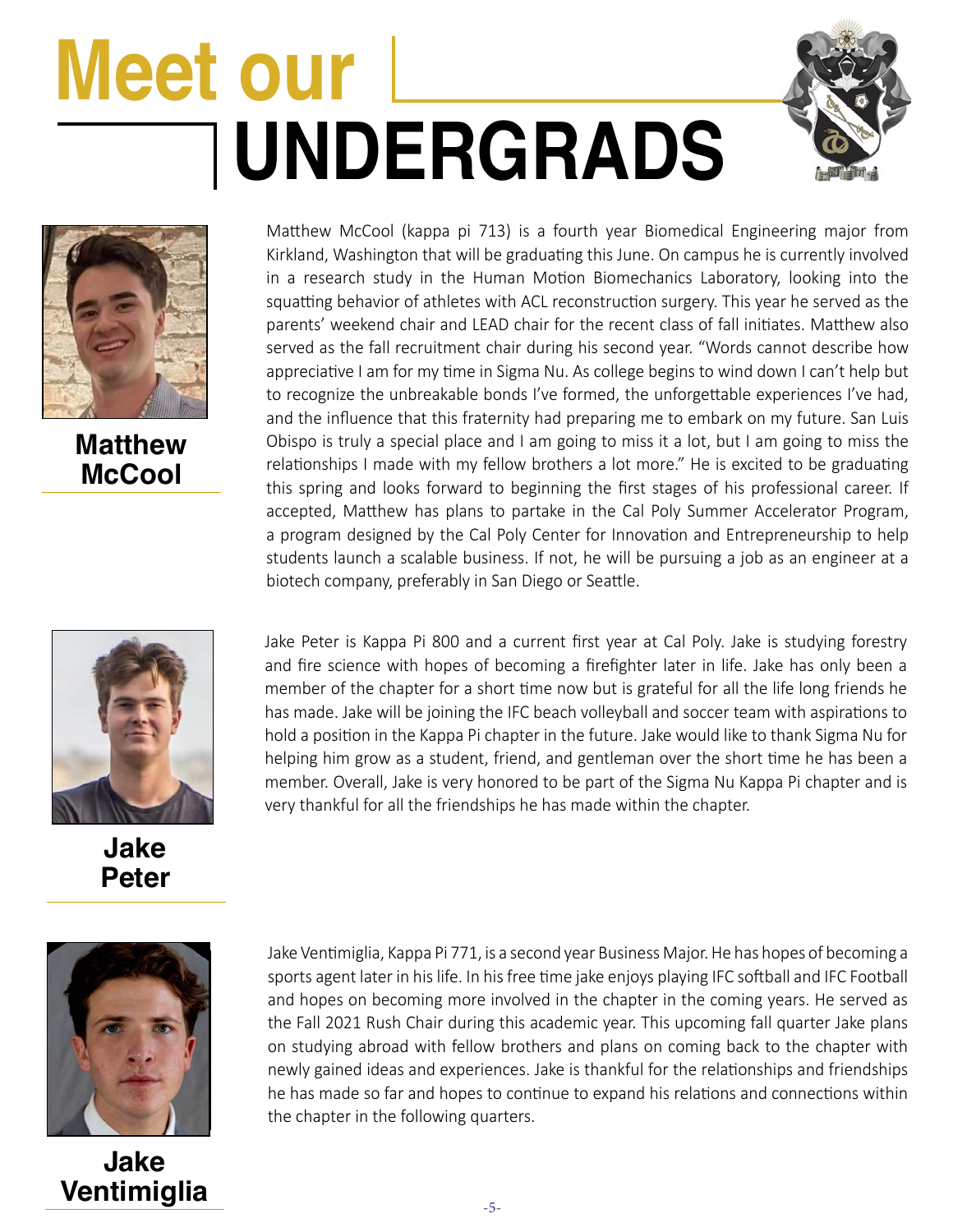# **How You Can Support Kappa Pi**

## **Volunteer**

Join other alumni on the Advisory Board, Alumni Association Board, or House Corporation Board!

## **Present on a Career Panel**

Let us know if you are willing to sit on a career panel and/or offer advice to undergraduates. For more information, please email [matt.noble@fmgtucson.com](mailto:matt.noble%40fmgtucson.com?subject=)

## **One-Time or Recurring Gift**

Please consider a one-time or recurring gift. You can give online at <https://cpsigmanu.com/donate-now>

## **Become a Kappa Pi Regular Donor/Investor**

With Kappa Pi celebrating our 35th anniversary, we are looking for donors (investors) to help us stay on top. We want to ensure that we have the funding to award scholarships, to provide educational programs, and complete some facility upgrades. You can give in one of two ways:



## **Philanthropy Event**

The Kappa Pi chapter was able to raise over \$2000 for Safer, an on-campus organization that provides resources for victims of sexual assault. We want to give a huge thanks to all the sororities here at Cal Poly that participated and help donate to a great cause.



- Make a one-time donation via credit card or check to our Alumni Association.
- Join our newly created 1985 Club as donor to the Alumni Association, which is a monthly recurring gift donation via credit card. A monthly gift of \$5, \$10, \$25, \$50, \$100 or more will make a difference in our future chapter's success.

 $\overline{a}$ Please take the time to make donation at [https://cpsigmanu.com/donate-now.](https://cpsigmanu.com/donate-now)

## **Legacy Giving**

Please consider leaving a legacy with Kappa Pi that helps us fund housing upgrades, career and leadership programs, scholarships based on the area you would like to impact. Learn more about Kappa Pi's Leave a Legacy program at [https://cpsigmanu.com/leave-a-legacy.](https://cpsigmanu.com/leave-a-legacy)

|                                                                             | <b>Service</b>                  |
|-----------------------------------------------------------------------------|---------------------------------|
| Leave A Legacy Interest Form<br><b>Norwich</b><br>u                         |                                 |
| <b>Died</b><br><b>Lest</b><br><b><i>International Value</i></b>             |                                 |
| <b>Address</b>                                                              |                                 |
| <b>Tract Astroni</b>                                                        |                                 |
| Addition Link 2<br>r.<br>cu.                                                | <b>Book / Resident / Beginn</b> |
| $\sim$<br>×<br>Pedal cific trade                                            | v<br>Country                    |
| <b>Tringfield</b>                                                           | 55.70                           |
| all Morre<br>ਹਿਮਹ<br><b>CONTRACTOR</b><br><b>COLOR</b><br>$-$               |                                 |
| <b>Black Phone</b><br>---<br>arthur Barr                                    |                                 |
| part and more<br>PROVINCIA<br>I live a included logica 11 in his terior pix |                                 |
| 1 Belleville<br>the consent of the fire                                     | m in                            |



John Fricks '85 Craig Tiffany '85 David Williams '85 Erwin Garcia Montalvo '89

**These are the brothers that have stepped up with a gift in last year or so. Certainly many more of you gained something from your time with Kappa Pi. Most of us began lifelong friendships while developing our leadership, organizational and social skills. Let's grow this list to over 100.**

- Richard Morosa '89 Jason Duke '92 Mike Battistessa '92 Ernest Tavella, Jr. '93 Raffi Boloyan '95 Brian Estebez '96
- Bryan Johnson '97 Alec Reitter '99 Christopher Carlson '01 Jason Lithopoulos '02 Alex Wyatt '04 Bryan Hromatko '12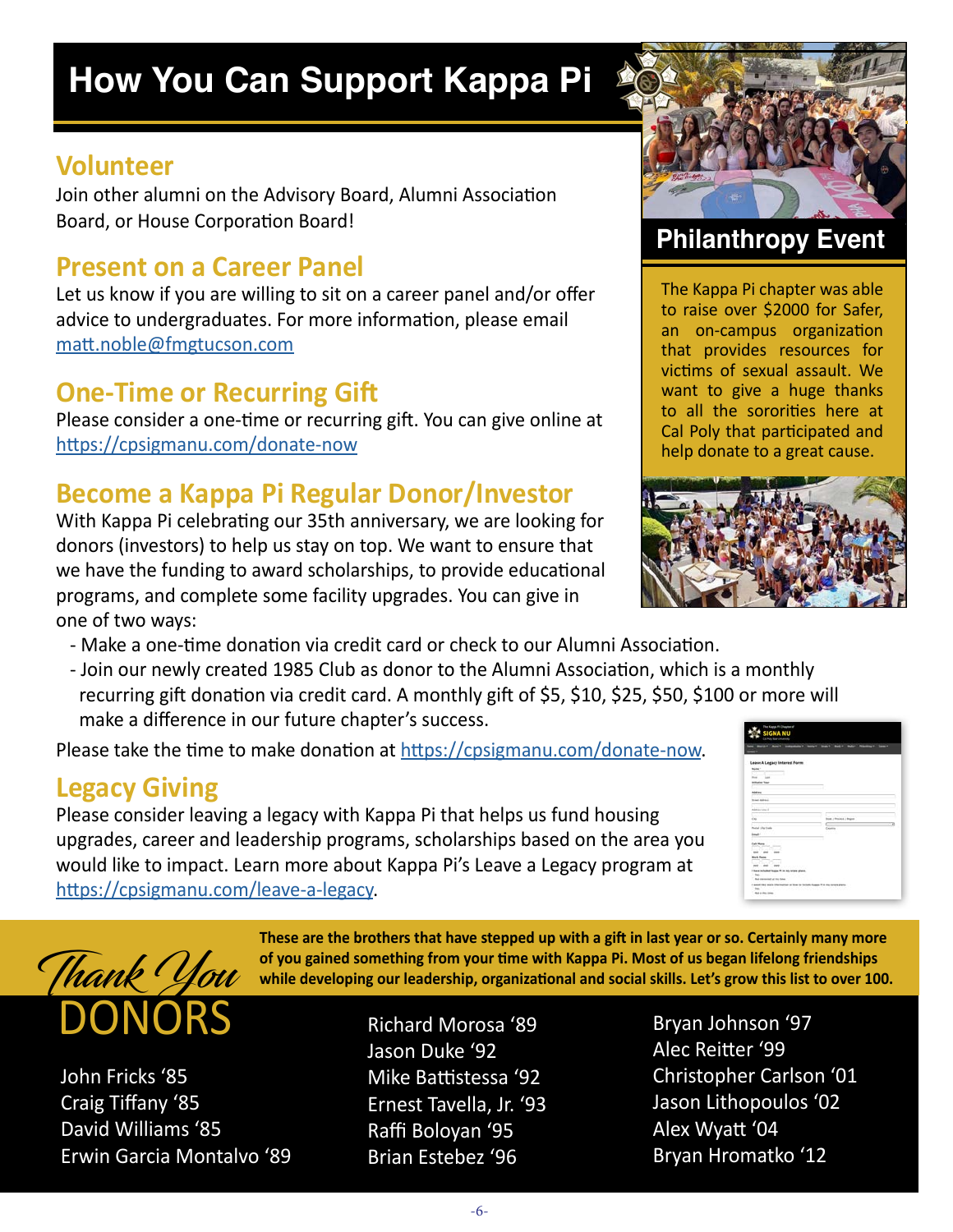# **SIGMA NU GALLERY** SIGMA NU GALLERY